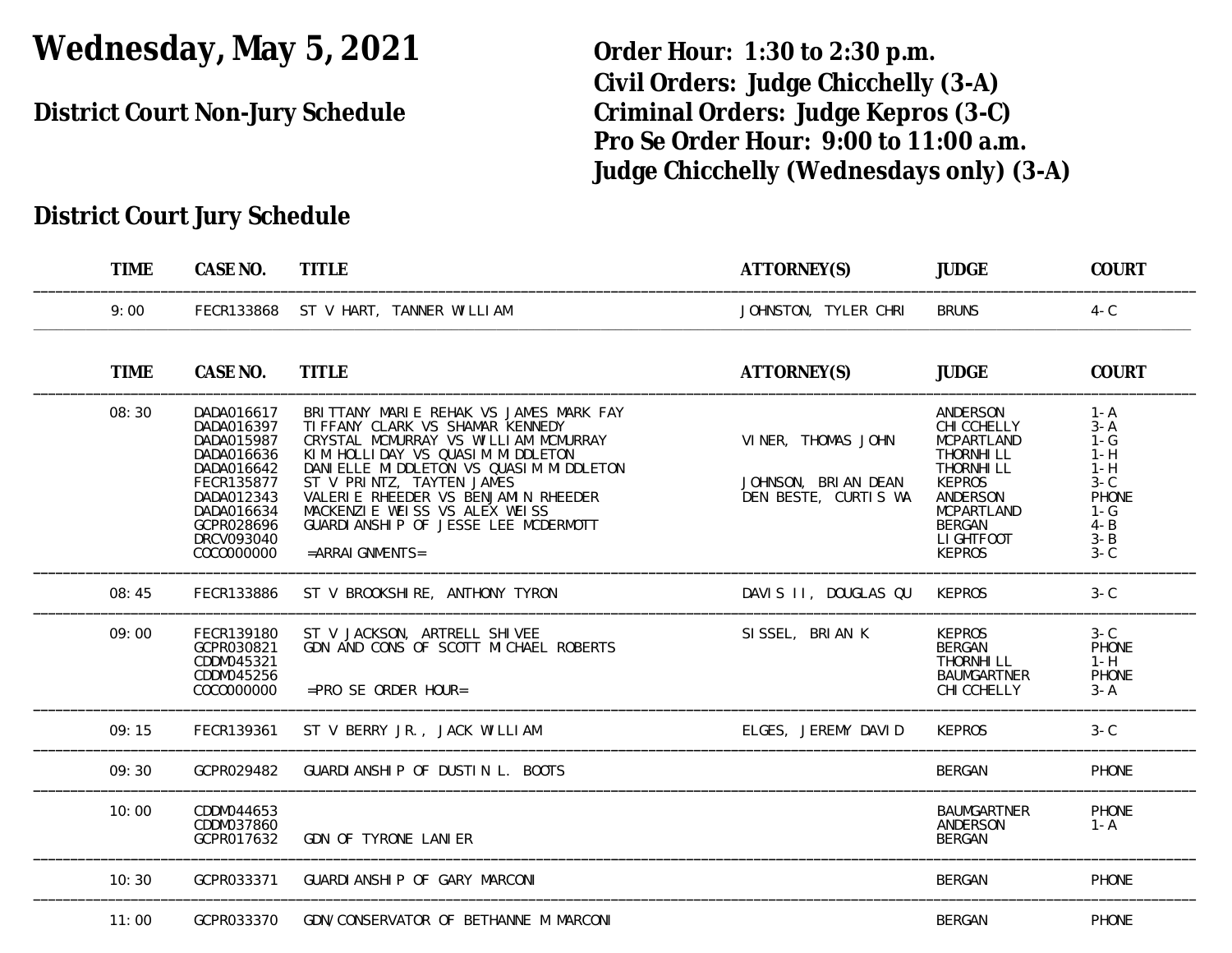|       | CDDM044276                                                                                                   |                                                                                                                                                                                                                          |                                                                                                                                    | <b>MCPARTLAND</b>                                                                                                                  | $1-G$                                                                        |
|-------|--------------------------------------------------------------------------------------------------------------|--------------------------------------------------------------------------------------------------------------------------------------------------------------------------------------------------------------------------|------------------------------------------------------------------------------------------------------------------------------------|------------------------------------------------------------------------------------------------------------------------------------|------------------------------------------------------------------------------|
| 11:30 | CDDM045962<br>GCPR033493                                                                                     | GUARDIAN OF JUSTIN MICHAEL PHILLIPS                                                                                                                                                                                      |                                                                                                                                    | CHI CCHELLY<br><b>BERGAN</b>                                                                                                       | $3 - A$<br>PHONE                                                             |
| 01:00 | GCPR038998                                                                                                   | GUARDI ANSHIP OF JOSHUA WILLIAMS                                                                                                                                                                                         |                                                                                                                                    | <b>BERGAN</b>                                                                                                                      | PHONE                                                                        |
| 01:30 | AGCR115978<br>FECR127555<br>FECR127701<br>AGCR117331<br>AGCR127533<br>FECR049563<br>DRCV096333<br>GCPR039721 | ST V COMPTON, MARCEL S<br>ST V COMPTON, MARCEL STEVEN<br>ST V COMPTON, MARCEL STEVEN<br>ST V COMPTON, MARCEL S<br>ST V COMPTON, MARCEL STEVEN<br>STATE VS COMPTON, MARCEL STEVEN<br>GUARDIANSHIP OF CARMELA GARCIA GOMEZ | BAUMGARTNER, DAVID G<br>MEYER, MARK CHARLES<br>MEYER, MARK CHARLES<br>BI SHOP, JOHN<br>MEYER, MARK CHARLES<br>RI CHARDS, ALLAN MAX | <b>KEPROS</b><br><b>KEPROS</b><br><b>KEPROS</b><br><b>KEPROS</b><br><b>KEPROS</b><br><b>KEPROS</b><br>CHI CCHELLY<br><b>BERGAN</b> | $3-C$<br>$3-C$<br>$3 - C$<br>$3 - C$<br>$3 - C$<br>$3-C$<br>$3 - A$<br>PHONE |
| 02:15 | FECR127792                                                                                                   | ST V BYARS, ZAHONTRE                                                                                                                                                                                                     | PUBLIC DEFENDERS OFF                                                                                                               | <b>KEPROS</b>                                                                                                                      | <b>PHONE</b>                                                                 |
| 02:30 | FECR124917<br>GCPR039847                                                                                     | ST V JOHNSON, NEAL CYMONE<br>GRDN/CNSV OF ROXLE MAE BARRON                                                                                                                                                               |                                                                                                                                    | <b>KEPROS</b><br><b>BERGAN</b>                                                                                                     | <b>PHONE</b><br>$1 - B$                                                      |
| 02:45 | AGCR138549<br>FECR136327<br>FECR138869                                                                       | ST V WILLIAMS, RODNEY DWAYNE<br>ST V WILLIAMS, RODNEY DWAYNE<br>ST V WILLIAMS, RODNEY DWAYNE                                                                                                                             |                                                                                                                                    | <b>KEPROS</b><br><b>KEPROS</b><br><b>KEPROS</b>                                                                                    | PHONE<br>PHONE<br>PHONE                                                      |
| 03:00 | FECR130940<br>CDDM045631                                                                                     | ST V HEPP, DAVID PATRICK                                                                                                                                                                                                 |                                                                                                                                    | <b>KEPROS</b><br>CHI CCHELLY                                                                                                       | <b>PHONE</b><br>$3 - A$                                                      |
| 03:30 | CDDM045715                                                                                                   |                                                                                                                                                                                                                          |                                                                                                                                    | CHI CCHELLY                                                                                                                        | $3 - A$                                                                      |
| 04:00 | GCPR032293                                                                                                   | GUARDI ANSHIP OF ANDREW KARL SALOW                                                                                                                                                                                       |                                                                                                                                    | <b>BERGAN</b>                                                                                                                      | <b>PHONE</b>                                                                 |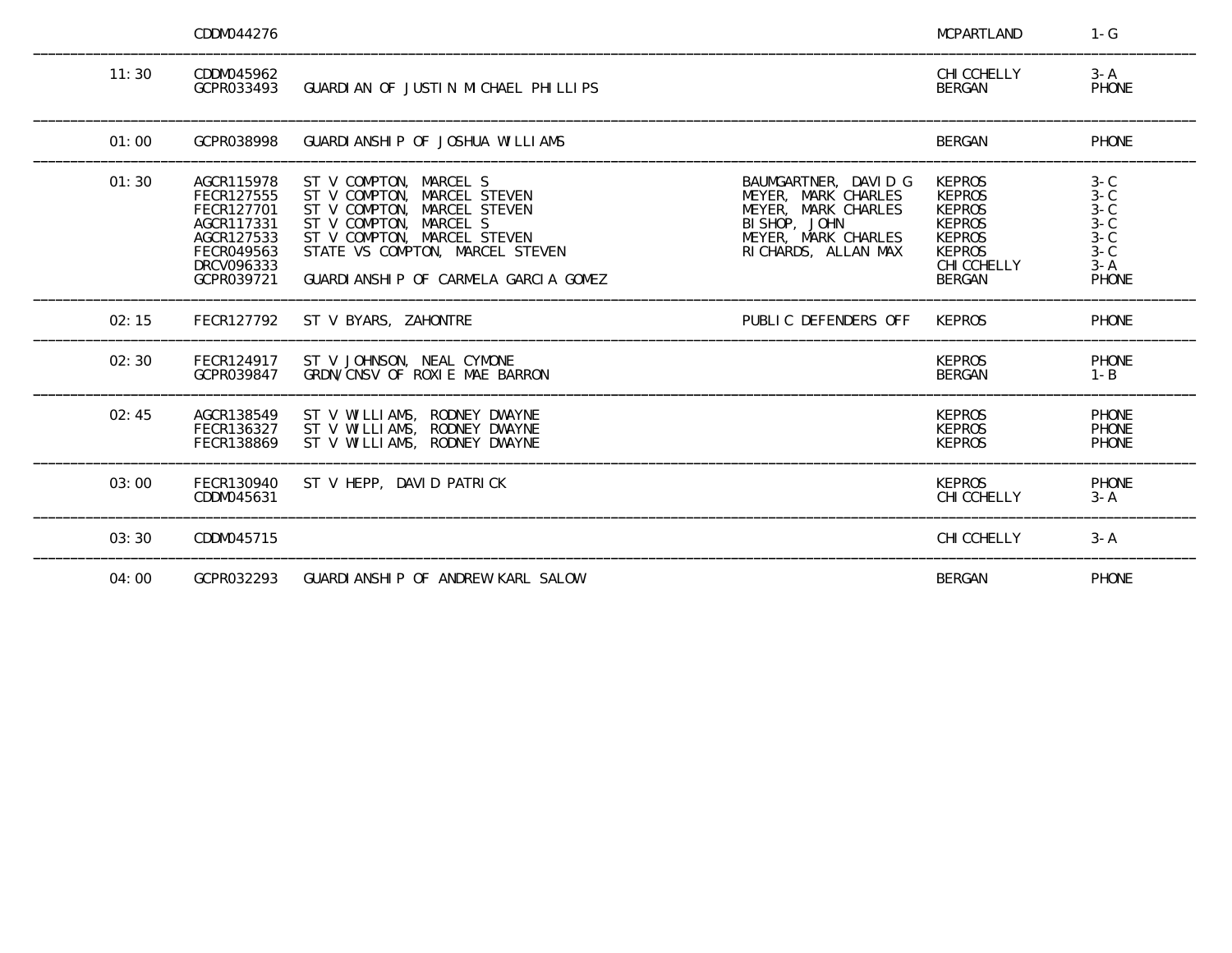## Linn County Associate District Court Jury Trial Schedule Wednesday, May 5, 2021

| $\mathbf{I}$ | Time  | N∩<br>eser     |                              | Attorney(s)            | Tudae  | Court   |
|--------------|-------|----------------|------------------------------|------------------------|--------|---------|
|              |       |                |                              |                        | ------ | -----   |
|              | 09:00 | 36992<br>SRCR1 | ST V VANOSTRAN, HEIDI ANJILL | BRIAN DEAN<br>JOHNSON, | Jones  | $1 - F$ |

## Linn County Associate District Court Schedule Wednesday, May 5, 2021

#### Primary Queue Judge: Judge Jones Secondary Queue Judge: Judge Keast

| $\mathbf{L} \cdot \mathbf{L}$<br>$- - - - - - -$ | Time           | Case No                  | Title                                                           | Attorney(s)<br>---------                     | Judge<br>$- - - - - - - -$ | Court<br>----- |
|--------------------------------------------------|----------------|--------------------------|-----------------------------------------------------------------|----------------------------------------------|----------------------------|----------------|
|                                                  |                |                          |                                                                 |                                              |                            |                |
|                                                  | 08:30<br>08:30 |                          | =Juvenile Court=                                                |                                              | Bryner                     | JJC-C          |
|                                                  |                |                          | =Juvenile Court=                                                |                                              | Finley                     | JJC-B          |
|                                                  | 08:30          |                          | =Tama County Juvenile Court=                                    |                                              | Johnston                   | Toledo         |
|                                                  | 08:30          |                          | =Appearances/Arraignments=                                      |                                              | Scott                      | $1-E$          |
|                                                  |                | SRCR140297               | ST V BRECHT, CRYSTAL ANN                                        |                                              |                            |                |
|                                                  |                | SRCR140161               | ST V BURKE, WILLIAM ALEXANDER                                   |                                              |                            |                |
|                                                  |                | SRCR140361               | ST V DORGAN, REILEY ADRIANA                                     |                                              |                            |                |
|                                                  |                | FECR140452               | ST V HALEY, SHELLEY R                                           |                                              |                            |                |
|                                                  |                | AGCR140496               | ST V HILTON, ALEX J                                             |                                              |                            |                |
|                                                  |                | AGCR140292               | ST V MURRY, EARNEST ROME                                        |                                              |                            |                |
|                                                  |                | SRCR138897               | ST V WENGER, NANCY K                                            |                                              |                            |                |
|                                                  | 09:00          |                          | =CMC Conferences=                                               |                                              | Keast                      | $1 - C$        |
|                                                  |                | SRCR139502               | ST V ADAMS, TYSE KAYLIN                                         | TANG, RYAN PATRICK                           |                            |                |
|                                                  |                | AGCR139660               | ST V AKERS SR., JAMES EDWARD                                    | TUCKER, NEKEIDRA REN                         |                            |                |
|                                                  |                | OWCR139612               | ST V ARD, SONYA MARIE                                           | USHER, GREGORY THOMA                         |                            |                |
|                                                  |                | SRCR139699               | ST V AUCUTT, JACOB MICHAEL                                      | EDDY, AARON JACOB                            |                            |                |
|                                                  |                | OWCR137198               | ST V BAKER, CHRISTOPHER DEAN                                    | JOHNSON, BRIAN DEAN                          |                            |                |
|                                                  |                | AGCR139771               | ST V BARBINE, ARTHUR                                            | DAVIS II, DOUGLAS QU                         |                            |                |
|                                                  |                | OWCR139563               | ST V BELTZ SR, RICHARD CARL                                     | VINER, THOMAS JOHN                           |                            |                |
|                                                  |                | AGCR135759               | ST V BENAVIDEZ, DAWN LOUISE                                     | ELGES, JEREMY DAVID                          |                            |                |
|                                                  |                | OWCR139029               | ST V BERGOM, KAYLE MAE                                          | LIMKEMANN, SKYLAR J                          |                            |                |
|                                                  |                | AGCR139639               | ST V BREWER, BENJAMIN JAY                                       | HAUGHTON, ADRIAN ALE                         |                            |                |
|                                                  |                | AGCR139641               | ST V BRISCOE JR., GARY LEE                                      | TUCKER, NEKEIDRA REN                         |                            |                |
|                                                  |                | AGCR138488               | ST V BROOKS, JAMAAL TUMEIR                                      | TUCKER, NEKEIDRA REN                         |                            |                |
|                                                  |                | OWCR139097               | ST V BYAL, DANIEL JOEL                                          | USHER, CRYSTAL LEE W                         |                            |                |
|                                                  |                | AGCR136137               | ST V BYAMUNGU, ESPOIR                                           | ELGES, JEREMY DAVID                          |                            |                |
|                                                  |                | SRCR139588               | ST V CAMPBELL, EMILY MAE                                        | GOLDENSOPH, CORY JON                         |                            |                |
|                                                  |                | AGCR136704               | ST V CHAKRAVARTY, ANANYO                                        | TUCKER, NEKEIDRA REN                         |                            |                |
|                                                  |                | OWCR139346               | ST V COCKROFT, ANTWONE DWIGHT                                   | WEIMER, TODD B                               |                            |                |
|                                                  |                | SRCR138665               | ST V COOKE, DELROY LEE                                          | TUCKER, NEKEIDRA REN                         |                            |                |
|                                                  |                | SRCR139691               | ST V COOKSON, MARIAH MARIE                                      | BEATTY, JEFFREY MICH                         |                            |                |
|                                                  |                | SRCR139085               | ST V ENGLISH, MORGAN MARY                                       | FOLEY, AMBER LEIGH                           |                            |                |
|                                                  |                | AGCR139805               | ST V FISHER JR., ALBERT BUCHANAN                                | WEIMER, TODD B                               |                            |                |
|                                                  |                | AGCR138781               | ST V FISHER JR., ALBERT BUCHANAN                                | WEIMER, TODD B                               |                            |                |
|                                                  |                | SRCR139411               | ST V FISHER, STEVEN CHARLES                                     |                                              |                            |                |
|                                                  |                | SRCR138753               | ST V FORT, BRANDON JO                                           | TUCKER, NEKEIDRA REN                         |                            |                |
|                                                  |                | SRCR139596               | ST V FRISBY, DAVID LANE                                         |                                              |                            |                |
|                                                  |                | SRCR137608               | ST V FULLER, MATTHEW PETER                                      | HAUGHTON, ADRIAN ALE                         |                            |                |
|                                                  |                | SRCR137760               | ST V FULLER, MATTHEW PETER                                      | HAUGHTON, ADRIAN ALE                         |                            |                |
|                                                  |                | OWCR138752               | ST V GANTT, MARLON LEE                                          | EDDY, AARON JACOB                            |                            |                |
|                                                  |                | OWCR139494               | ST V GEE, GREGORY EDWIN                                         | ELGES, JEREMY DAVID                          |                            |                |
|                                                  |                | SRCR139260               | ST V GLEW, TRAVIS ROBERT                                        | JOHNSTON, TYLER CHRI                         |                            |                |
|                                                  |                | OWCR139213<br>OWCR139611 | ST V GRAGG, STEPHEN CHARLES<br>ST V GRAYKOWSKI, MICHELE PAULINE | MCCULLOUGH, SHAWN CH                         |                            |                |
|                                                  |                | SRCR139378               | ST V HANOVER, JEFFREY ALLEN                                     | PETRZELKA, MATTHEW J<br>HAUGHTON, ADRIAN ALE |                            |                |
|                                                  |                | OWCR139493               | ST V GARCIA, JAVIER HERNANDEZ                                   | WERNER, DELMER D                             |                            |                |
|                                                  |                |                          |                                                                 |                                              |                            |                |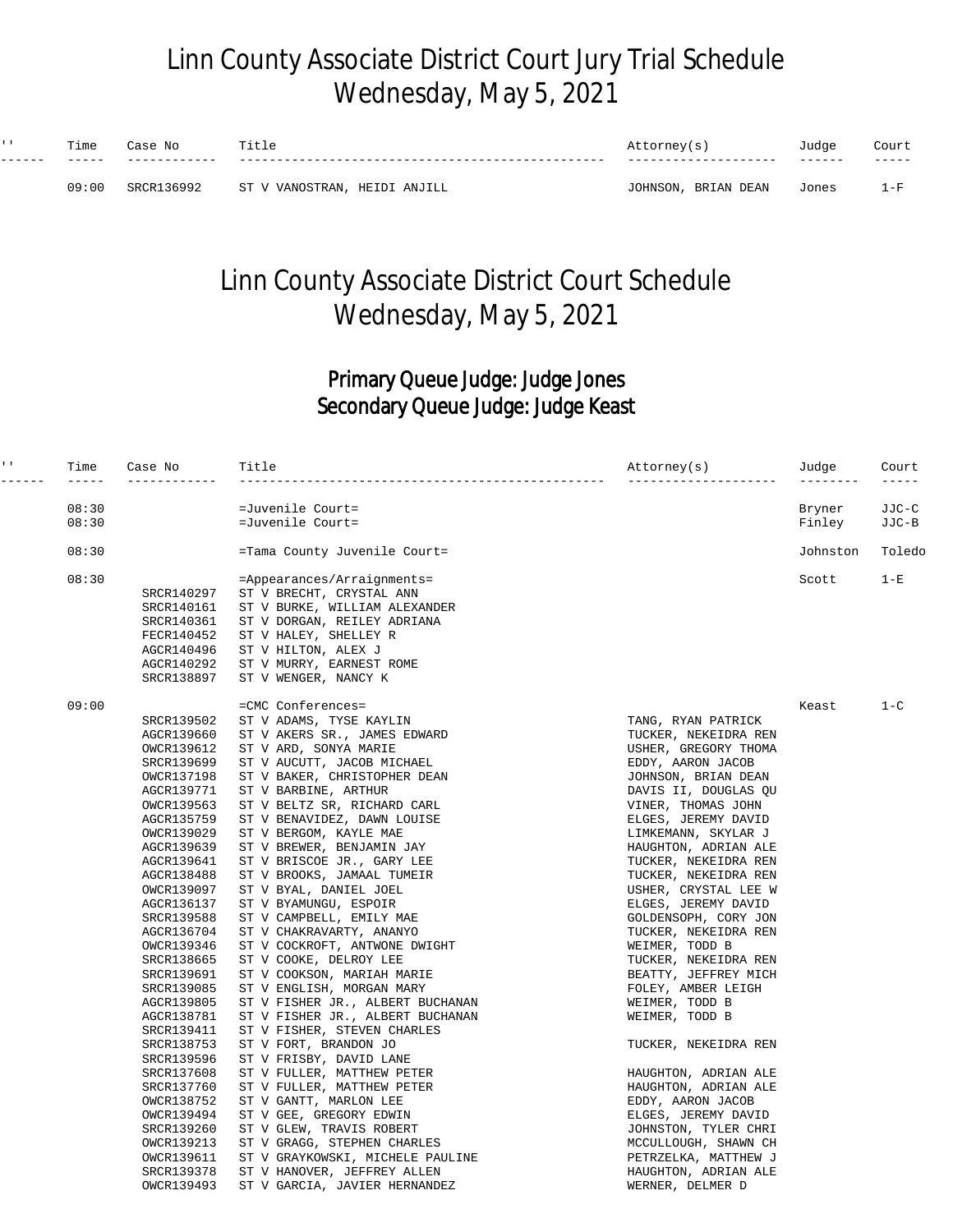| 09:30 |                          | =Bond Reviews=                                                   |                                              | Scott    | $1-E$  |
|-------|--------------------------|------------------------------------------------------------------|----------------------------------------------|----------|--------|
| 10:00 |                          | =In Custody-Initial Appearance=                                  |                                              | Scott    | $1-E$  |
| 01:30 |                          | =Juvenile Court=                                                 |                                              | Bryner   | JJC-C  |
| 01:30 |                          | =Juvenile Court=                                                 |                                              | Finley   | JJC-B  |
| 01:30 |                          | =Tama County Juvenile Court=                                     |                                              | Johnston | Toledo |
| 01:30 |                          | =CMC Conferences=                                                |                                              | Jones    | $1-F$  |
|       | SRCR140086               | ST V DRURY, BRENDEN JOSEPH                                       | HAUGHTON, ADRIAN ALE                         |          |        |
|       | AGCR139462<br>SRCR139992 | ST V FLUKE, LAURA DEE<br>ST V HEROUX, NICHOLAS JOSEPH            | JOHNSTON, TYLER CHRI<br>FOLEY, AMBER LEIGH   |          |        |
|       | AGCR139474               | ST V HILTON, ALEX JAMES                                          | ELGES, JEREMY DAVID                          |          |        |
|       | OWCR134910               | ST V HODGES, MICHAEL GENE                                        | TANG, RYAN PATRICK                           |          |        |
|       | SRCR139366               | ST V HOENINGHAUSEN, JEANA LEE                                    | WEIMER, TODD B                               |          |        |
|       | AGCR138301               | ST V HOLLINGSHED, PARIS                                          | GARNER, LINDSAY CLAI                         |          |        |
|       | OWCR138987<br>OWCR139642 | ST V HORNETT, JAXSON RILEY<br>ST V HULTS, MALORIE SHEA           | WILLETT, ALFRED EUGE<br>PETRZELKA, MATTHEW J |          |        |
|       | AGCR138739               | ST V HURT, ANTONIUS LOVELL                                       | GARNER, LINDSAY CLAI                         |          |        |
|       | SRCR140000               | ST V JOHNSON, KEEGAN MARTIN                                      | HOWES, STEVEN EDWARD                         |          |        |
|       | SRCR138297               | ST V JOHNSON, NEAL CYMONE                                        | HAUGHTON, ADRIAN ALE                         |          |        |
|       | OWCR137469               | ST V JOHNSON, TYLER SCOTT                                        | FARNSWORTH, THOMAS D                         |          |        |
|       | OWCR138311<br>SRCR138396 | ST V KELLEY, JAMES MICHAEL                                       | KEEGAN, JOSEPH DEAN                          |          |        |
|       | SRCR139608               | ST V KIRK, SCOTT CHRISTOPHER<br>ST V LANE, ROBERT EUGENE         | HAUGHTON, ADRIAN ALE                         |          |        |
|       | SRCR135811               | ST V LEE III, KENNETH LEDALE                                     | EDDY, AARON JACOB                            |          |        |
|       | OWCR136171               | ST V LEGRAND, JOHN ALBERT                                        | WEIMER, TODD B                               |          |        |
|       | AGCR138839               | ST V LODWIG, ANDREW JEFFREY                                      | TUCKER, NEKEIDRA REN                         |          |        |
|       | OWCR139574<br>AGCR139397 | ST V LONEY, RAYMOND JAY                                          | BEATTY, JEFFREY MICH<br>ELGES, JEREMY DAVID  |          |        |
|       | AGCR139230               | ST V LOWE, WILLIAM GLENN<br>ST V MATHIS, DERRICK                 | GARNER, LINDSAY CLAI                         |          |        |
|       | AGCR137102               | ST V METH, TRAVIS EDWARD                                         | JACOBSEN, JOHN DENNI                         |          |        |
|       | SRCR139802               | ST V MILLS, JUSTIN LAMAR                                         | SCHEETZ III, RAPHAEL                         |          |        |
|       | SRCR139453               | ST V NEWGAARD, SHAWN RAY                                         | BEATTY, JEFFREY MICH                         |          |        |
|       | AGCR139619<br>AGCR138657 | ST V NOFAL, TABITHA JO                                           | FOLEY, AMBER LEIGH                           |          |        |
|       | SRCR139573               | ST V OLSEN, JASON ALLAN<br>ST V ORBAN, MATTHEW GERALD            | JOHNSTON, TYLER CHRI<br>WEIMER, TODD B       |          |        |
|       | SRCR139570               | ST V OSBORNE, JAHVONTE JAMAL                                     | EDDY, AARON JACOB                            |          |        |
| 02:30 |                          | =CMC Conferences=                                                |                                              | Jones    | $1-F$  |
|       | OWCR136585               | ST V EVANS STARR, BRANDON                                        | WEIMER, TODD B                               |          |        |
|       | SRCR139313               | ST V PARK, SCOTT ALAN                                            | TUCKER, NEKEIDRA REN                         |          |        |
|       | AGCR129043               | ST V PARK, SCOTT ALAN                                            | TUCKER, NEKEIDRA REN                         |          |        |
|       | AGCR139589<br>SRCR139707 | ST V PIPKIN, CARISSA JON<br>ST V PIRTLE, HENRY LEE               | COLE, MARIA VICTORIA<br>FOLEY, AMBER LEIGH   |          |        |
|       | AGCR139176               | ST V PITCHFORD, CHARLIE DWANYE                                   | WEIMER, TODD B                               |          |        |
|       | SRCR139722               | ST V PRESGROVE, CAMERON MICHAEL                                  | HAUGHTON, ADRIAN ALE                         |          |        |
|       | SRCR139536               | ST V ROBERSON, KENNETH MONTRELL                                  | TUCKER, NEKEIDRA REN                         |          |        |
|       | AGCR138951               | ST V ROBERTSON, TRISTIAN ROBIN                                   | TUCKER, NEKEIDRA REN                         |          |        |
|       | SRCR138373<br>OWCR139128 | ST V ROBERTSON, EUGENE WILLIAM<br>ST V ROBERTSON, EUGENE WILLIAM | WILLETT, ALFRED EUGE<br>WILLETT, ALFRED EUGE |          |        |
|       | SRCR138432               | ST V ROBERTSON, EUGENE WILLIAM                                   | WILLETT, ALFRED EUGE                         |          |        |
|       | AGCR136354               | ST V ROBISON, BRADLEY DOUGLAS                                    | FOLEY, AMBER LEIGH                           |          |        |
|       | AGCR139466               | ST V ROGEL, CASTRO RAFAEL                                        | VINER, THOMAS JOHN                           |          |        |
|       | AGCR138586               | ST V SEALS, CORTEZ ANDREW<br>ST V SMITH, BRADLEY ERNEST          | HAUGHTON, ADRIAN ALE<br>HAUGHTON, ADRIAN ALE |          |        |
|       | AGCR139698<br>OWCR139677 | ST V SNODGRESS WIEDENHEFT, JERRY LEE                             | PETRZELKA, MATTHEW J                         |          |        |
|       | AGCR139221               | ST V STEVENSON, THOMAS DANIEL                                    | PETRZELKA, MATTHEW J                         |          |        |
|       | OWCR139584               | ST V TALBOT, VICTORIA MERCY                                      | ELGES, JEREMY DAVID                          |          |        |
|       | AGCR139013               | ST V TATE, TARIK DAETRONE                                        | JOHNSON, BRIAN DEAN                          |          |        |
|       | AGCR139034               | ST V TATE, TARIK DAETRONE                                        | JOHNSON, BRIAN DEAN                          |          |        |
|       | AGCR139496<br>AGCR136487 | ST V TAYLOR JR, CHRISTOPHER ALLEN<br>ST V TAYLOR, BLAKE ERIC     | BISHOP, JOHN<br>TUCKER, NEKEIDRA REN         |          |        |
|       | OWCR139442               | ST V TAYLOR, CRAIG ALAN                                          | WEIMER, TODD B                               |          |        |
|       | AGCR139242               | ST V TORAN, DWAINE ALLEN                                         | FOLEY, AMBER LEIGH                           |          |        |
|       | SRCR137445               | ST V VASEY, QUINN TAYLOR                                         | BROWN, MARK ROBERT                           |          |        |
|       | SRCR139398<br>AGCR139105 | ST V WATKINS, DUSTIN D<br>ST V WILCOX, BRUCE LEE                 | EDDY, AARON JACOB<br>FOLEY, AMBER LEIGH      |          |        |
|       | AGCR139455               | ST V WILLIS, DORON E                                             | TUCKER, NEKEIDRA REN                         |          |        |
|       | AGCR138815               | ST V WINDENBURG, ALEC MICHAEL                                    | GARNER, LINDSAY CLAI                         |          |        |
|       | OWCR139339               | ST V WRIGHT, PROMISE NIRVONNA SUE                                | PEARSON, CARLA GARRE                         |          |        |
|       | AGCR138650               | ST V ZARUBA, AALIYAH NICOLE                                      | FOLEY, AMBER LEIGH                           |          |        |